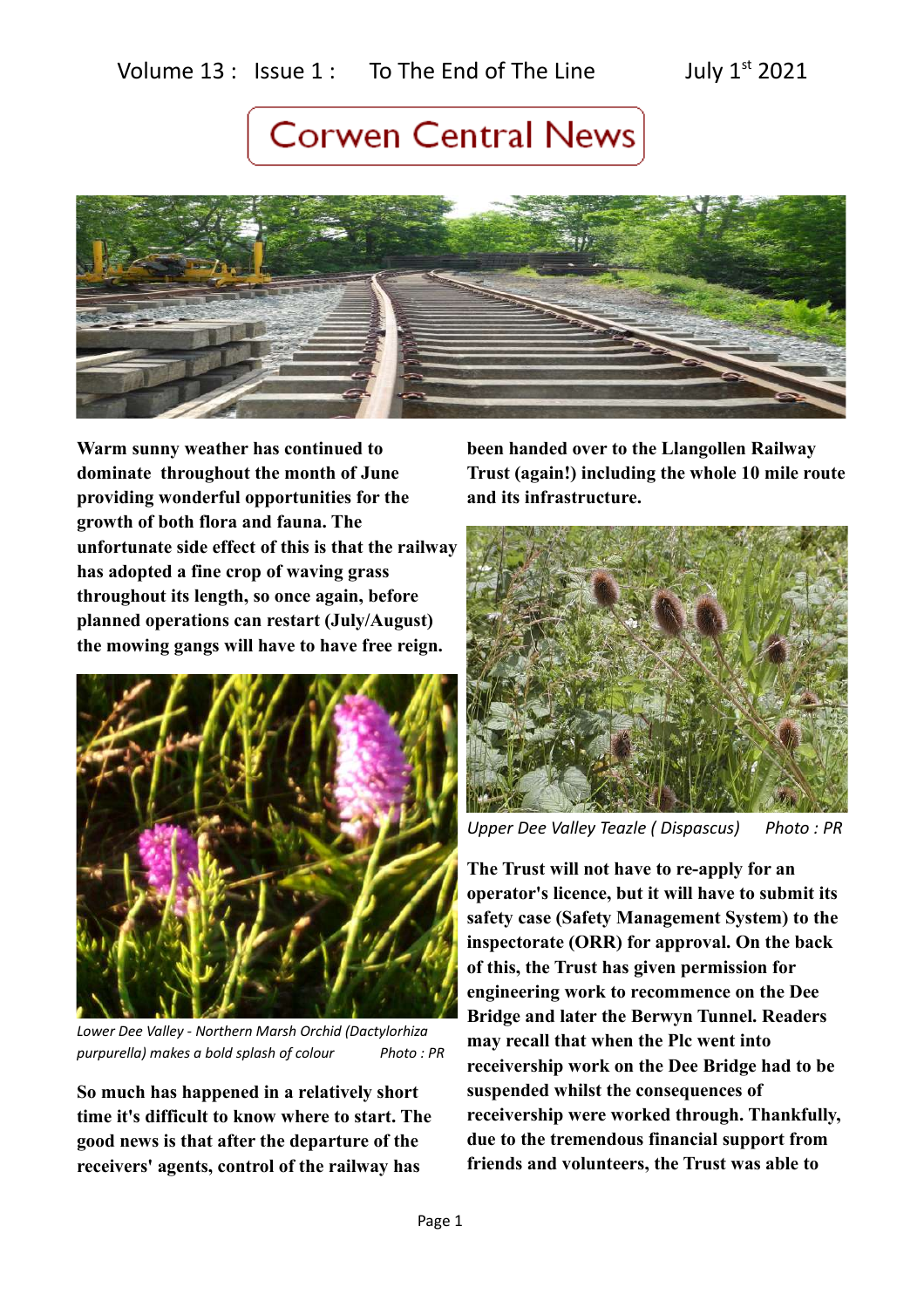**hang on to its heavy lift cranes thus allowing pway work to continue. The railway will soon be reunited but not quite fit for running as point work at Glyndyfrdwy needs to be completed and occupational crossings brought up to the safety standard.**

**With these elements in place then attention can be turned to ballasting the track at Corwen just as soon as some motive power can get to Glyn to pick up the ballast wagons which are stabled in the UP siding along with the "Shark" ballast plough.**



 *Peter Jump fitting the plinth bricks at another corner post Photo : PR*

### **Station Building**

Brick laying on the new station building is moving ahead quite quickly. Corners and sides are starting to take shape with some courses reaching the level of the blue chamfered plinth facing.



*John Mason building up a corner post* Photo : PR

Having marked out the positions of the doors to get the bottom brick course into place, these frames have now been removed to give clear access for the building work to continue**.**

### **Moving house**

In preparation for the move from "Chicken Dock" to the Ruthin Spur, the workshop has been emptied and tools transferred to the Spur, whilst the area in the compound has been made ready to receive a new office/mess room from a site in Bala.



*Levelled area on the Ruthin Spur where new building will be*  **eventually sited** Photo: PR

The empty workshop will also need to be moved to its new location and a plan to achieve this is under consideration. A complicating factor is that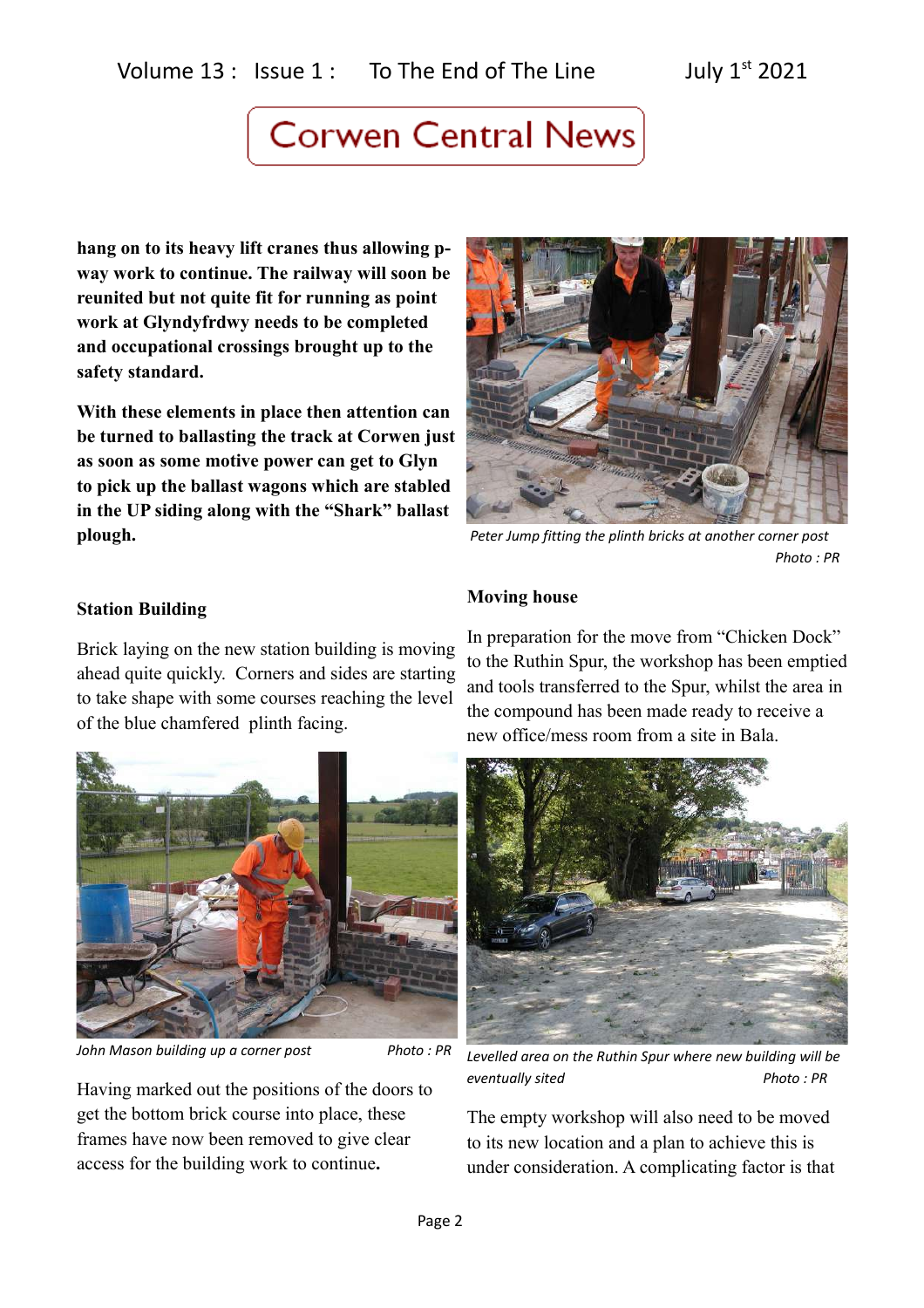the only access to this building is from the railway as it is on top of the embankment between the sewage works fence and the Up siding.

### **Stairway (not quite to the stars)**

Early in June, the stairway up to the island platform was equipped with its handrails – one in the centre and one attached to left hand side.



*Stair rails installed on the access stairs to the island platform from the underpass Photo : PR*

The right side (as per the photo) is occupied by the wheel chair lift and already has a handrail in situ. Once again these hand rails were supplied and installed by Barnett Engineering.

### **Ground Frame**

Looking smart and ready for action, the photographs show the ground frame diagram and lever plates. It will be sometime before this can be used.



 *Ground frame diagram for the east end points which allows access to the UP siding and run-round facilities train engines Photo : PR*



*Operating levers for the East end ground frame - lever numbers and their action* Photo : PR

### **Behind the scenes**

Once again our team of retired professionals have shown that knowledge obtained during gainful employment doesn't suddenly turn to dust once retirement has been reached. Taking a break from battling with the sewer pipe (still on going after nearly 3 years) project Team member and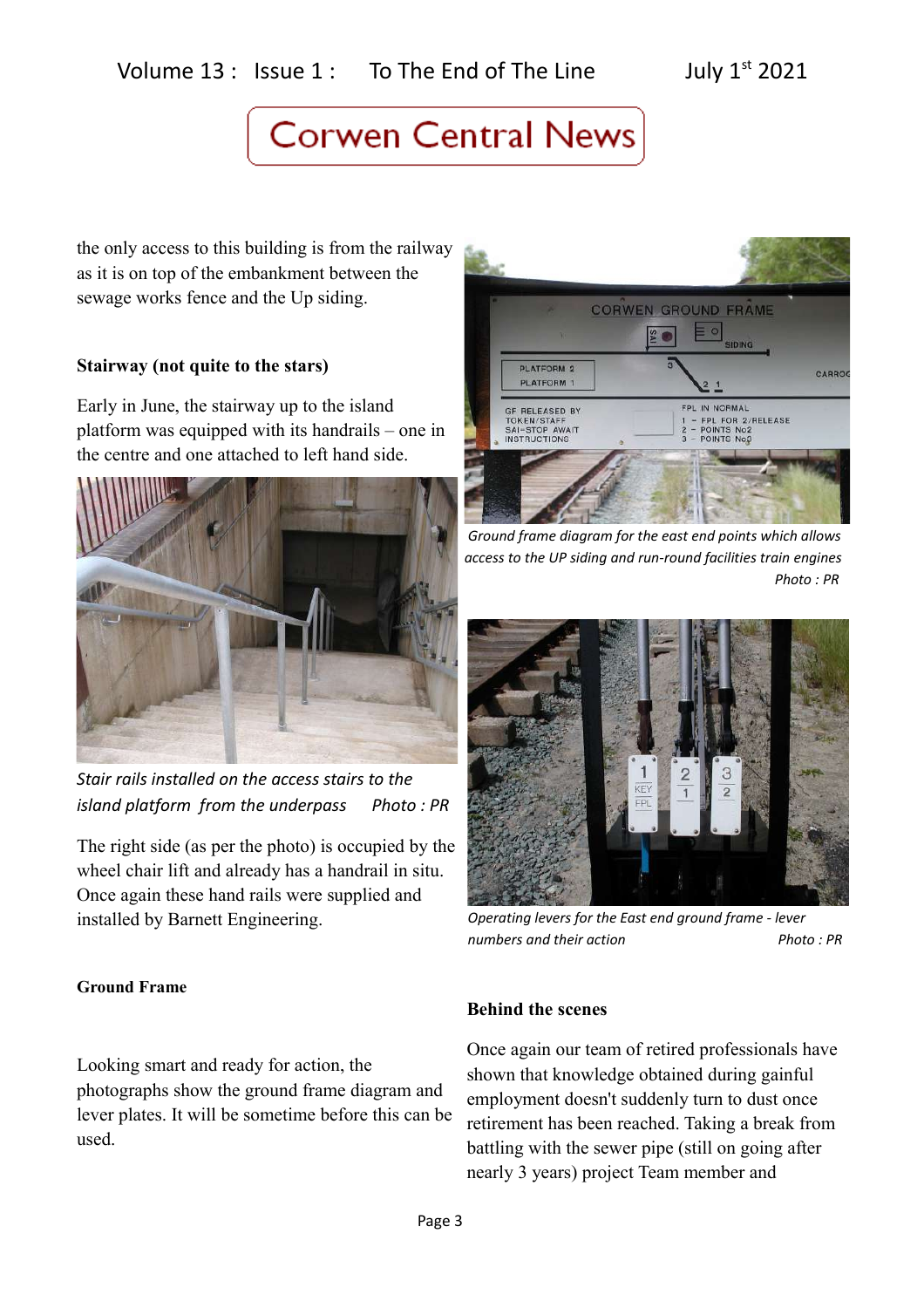hydrologist, Peter Neve has turned his attention back to "flooding" - what he does to relax!



*Mean sea level taken at Newlyn since 1921 - apparatus diagram via OS*

Readers may recall that in the February edition (Issue 2 Vol 12 ) a hydrograph of the January (2021) flood peak on the river Dee was published together with a note that, in due course, datum points would be added to show flood levels in the paddock relative to the Ordnance Datum point at Newlyn. This exercise was duly carried out on the

29th May 2021. The attached photograph shows how close (0.221 metres or 9 inches) the flood water came to the top face of the floor of the ticket office. I'm not sure how thick the floor is, but the flood water would have been nearer again to the underside of the floor.

Peter used the datum point (Temporary Bench Mark) on the Down platform that Oxford Architects established during their 2019



*Flood marker - just below the ticket office floor Photo: PN*

Topographical Survey (using GPS) in support of a permanent station building on the site. In Peter's survey, the elevation of the top of the South Eastern pier supporting the ticket office was calculated as 133.801 metres above Ordnance Datum (Newlyn) using this datum point. Back in 2017, John Gwynne and Peter established the elevation of the same pier as 133.795 mAOD(N), derived from a brass Ordnance Survey Bench Mark (OSBM) located on the north facing wall of the old Union Workhouse building on the A5. The correlation of the two values was remarkably good considering they were determined from two completely different sources of data.

A 2011 report commissioned by Environment Agency Wales indicated that the flood water level for a 1 in 100 year event would reach an elevation of 133.6 mAOD(N) in the area of the small car park to the south of "Chicken Dock". The water level reached in January this year was approximately 133.8 mAOD(N), so it could be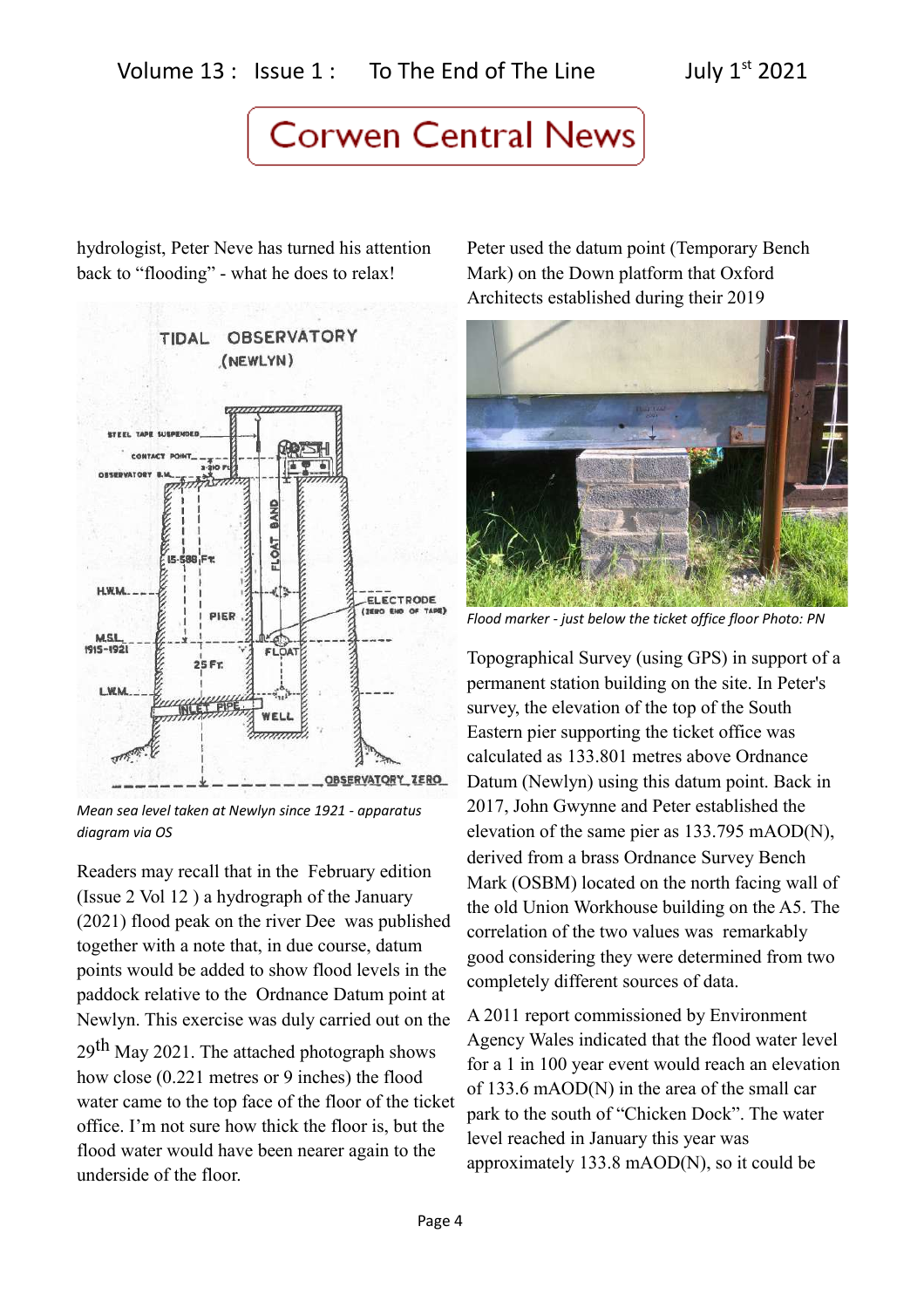inferred that this year's event was in the order of a 1 in 100 years event,

### **Corwen Visitor**

Project manager, Richard Dixon-Gough was pleased to welcome, for the first time, Councillor Alan Hughes to Corwen Station. Councillor Hughes is the representative for Corwen on Denbighshire County Council and is the successor to the late Huw Jones, who was a great friend and supporter of the station Project.



*Alan Hughes on the Corwen island platform Photo : RDG*

Richard hopes that Alan's visit will be the first of many, and welcomes his support as the Project enters its final phase.

### **Funding and Lucky Numbers**

This month's Corwen Raffle winner is **Bill Creasey.** (Brother of Bob, Secretary of the Railway Trust) **with No.3.** Many congratulations go to Bill along with the customary cheque for £50.

The Project's Treasurer, Paul Bailey writes that funds are still required for the Corwen canopy as

| 1                                 | $\mathbf{2}$ | - 3 - |      | 4 5 6       |          | $\overline{7}$ | 8    | 9   | 10 |
|-----------------------------------|--------------|-------|------|-------------|----------|----------------|------|-----|----|
| 11                                | 12           | 13    | 14   | 15 16 17    |          |                | 18   | 19  | 20 |
| 21                                |              | 22 23 | - 24 | 25 26 27    |          |                | - 28 | -29 | 30 |
| 31                                |              | 32 33 |      | 34 35 36 37 |          |                | 38   | -39 | 40 |
| 41                                |              | 42 43 |      | 44 45 46 47 |          |                | 48   | 49  | 50 |
| 51                                | 52           | - 53  | 54   | 55 56 57    |          |                | 58   | 59  | 60 |
| 61                                | 62           | 63    | 64   | 65          | 66       | 67             | 68   | 69  | 70 |
| 71                                | 72           | - 73  | - 74 |             | 75 76 77 |                | 78   | 79  | 80 |
| <b>Lucky Numbers</b>              |              |       |      |             |          |                |      |     |    |
| This month's winning number is 03 |              |       |      |             |          |                |      |     |    |

well as Small Prairie *5532*. Back in the reckoning is the *Llangollen Railway Suburban Group* which is in need of funds to allow the Group to embark on their 6th restoration, the charmingly named, *CL ( Composite Lavatory) E 43034*. The Group is



 *Suburban Group's latest project CL - E43034 Photo : PB*

looking to raise £2000 for materials for this project. Donations can be made payable to

 "*Llangollen Railway Suburban Group*" and to the address below. Readers may recall that sponsors took on the purchase of carriage prints for the other restored subs, so if you would like to do the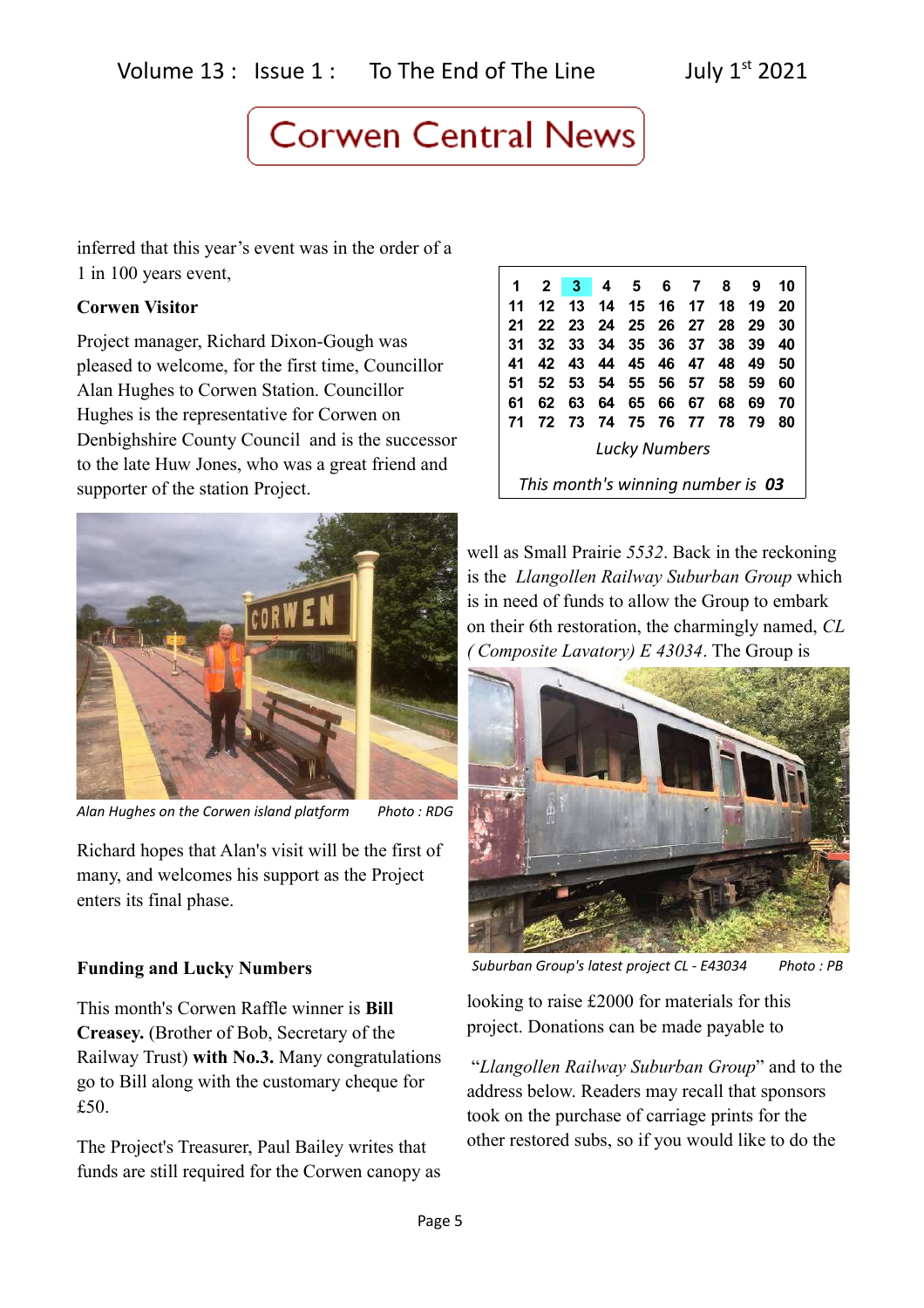same for this coach, then prints can be purchased at £20 each .

Sponsors can choose their own landscape print depicting their fondness for a special place ifthey look on the "*Travelling art gallery*" website [\(https://www.travellingartgallery.com\)](https://www.travellingartgallery.com/) . Further details can be obtained by contacting Paul at the address/number given below.

*For donations to* **the Corwen Project especially the Canopy Appeal -** *Please make cheques payable to CCRD (Corwen Central Railway Development ) and forward to the Llangollen Railway Trust, The Station, Abbey Road, Llangollen, LL20 8NS*

*For direct donations to the Llangollen Railway Suburban Group - Please make cheques payable to "Llangollen Railway Suburban Group" and send to the address below*

*For details and payment method for the "5532 Club" please contact Paul*

*Mr Paul Bailey, Dolwen, Bryneglwys, Corwen, Denbighshire LL21 9LY* 

*You can Telephone Paul on 01490 450271 if you wish to pay other than by Cheque.*

### **End Piece**

A distant reader in New Zealand, with Welsh ancestry got in touch regarding the proposal to only use the Welsh name *Yr Wyddfa* for the English *Snowdon. "What is this all about?"* they asked.



*The Snowdon Massif from Glyder Fawr. Photo : English Wiki*

The idea to use the Welsh name only has been doing the rounds for quite some time. However, in April 2021 a motion was put forward by Gwynedd Councillor John Pughe Roberts for *Snowdon* to be called by its Welsh name *Yr Wyddfa* in all official use, and for *Snowdonia* to similarly be known only as *Eryri*. The motion, however, was rejected as the National Park already had a task group looking at the use and retention of Welsh names. An earlier petition calling for the National Park Authority to do this had been rejected by the Senedd the previous year after it was found to be the responsibility of the park itself, rather than the Welsh Government. The motion to ditch the name Snowdon subsequently faced criticism.

The English name "*Snowdon*" comes from the Old English *snaw dun* meaning "*snow hill"*. The Welsh name – *Yr Wyddfa* – means "*the tumulus" or "the barrow"*, which may refer to the cairn thrown over the legendary giant *Rhitta Gawr* after his defeat by King Arthur. As well as other figures from Arthurian legend, the mountain is linked to a legendary *Afanc* (water monster) and the *Tylwyth Teg* (fairies). Both names have an equally